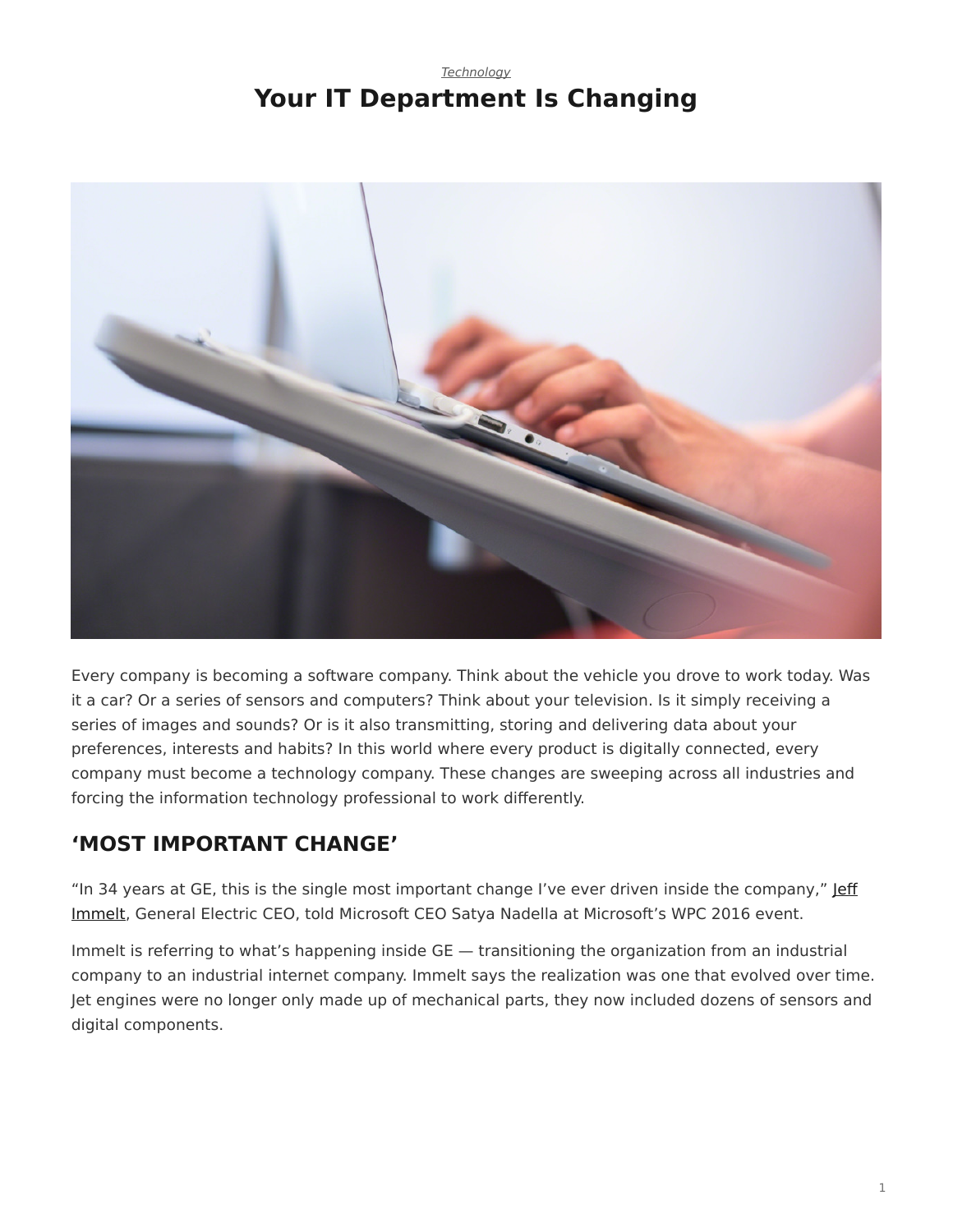"To be a better industrial company, we can't allow our digital future to be created by others," Immelt said. As a result, he set out to make GE into a digital company by getting the right talent and creating the right culture.

#### **INNOVATION IT**

Companies around the globe are trying to figure out how to follow suit. In [Fortune](http://fortune.com/2016/06/03/challenges-facing-fortune-500/) Magazine's 2016 survey of Fortune 500 CEO's, the "rapid pace of technological change" received the most mentions as the single biggest challenge facing companies today. And, [Deloitte's 2016 Tech Trends](https://www2.deloitte.com/global/en/pages/technology/articles/tech-trends.html) report concludes, "Forward-thinking CIOs are progressing beyond the traditional single speed delivery models that are good for high-torque enterprise IT but not high-speed innovation IT."

Ben Gibson is seeing the shift from the inside of the IT industry. He brings 20 years of IT experience to his current role as Chief Marketing Officer at Aruba Networks.

"There is a growing trend among enterprises that is moving IT departments away from their traditional roles as cost centers and technology facilitators to crucial positions as revenue generators," he wrote for Wired's Innovation Insights. IT departments, Gibson says, are being asked to add to the bottom line by innovating and enabling the use of new technologies for internal and external customers.

### **STRATEGIC ASSET**

Leaders recognize they can't pay someone else to take on this work. Steelcase Vice President and Chief Information Officer, Terry Lenhardt, relates it to advent of the internet. It wasn't long after the internet made its way into the workplace before it became a thread within the fabric of every company.

"Technology embedded in product solutions and the accompanying data and data-driven insights will become pervasive. Traditional IT functions are rapidly evolving to keep pace with product design and launch functions. You can't outsource something that is part of who you are," says Lenhardt.

# **CHANGING THE HELP DESK**

As technology becomes more pervasive, employees are becoming increasingly tech savvy and discerning. With the power, personalization and choice that comes along with mobile devices and thousands of apps at their fingertips at home, users expect a similar experience at work and they expect that experience to be smooth and user-friendly. It has drastically changed the paradigm of the historical help desk. Rather than outsourcing help desk support to the lowest bidder, companies are reinventing the function into a consultative role.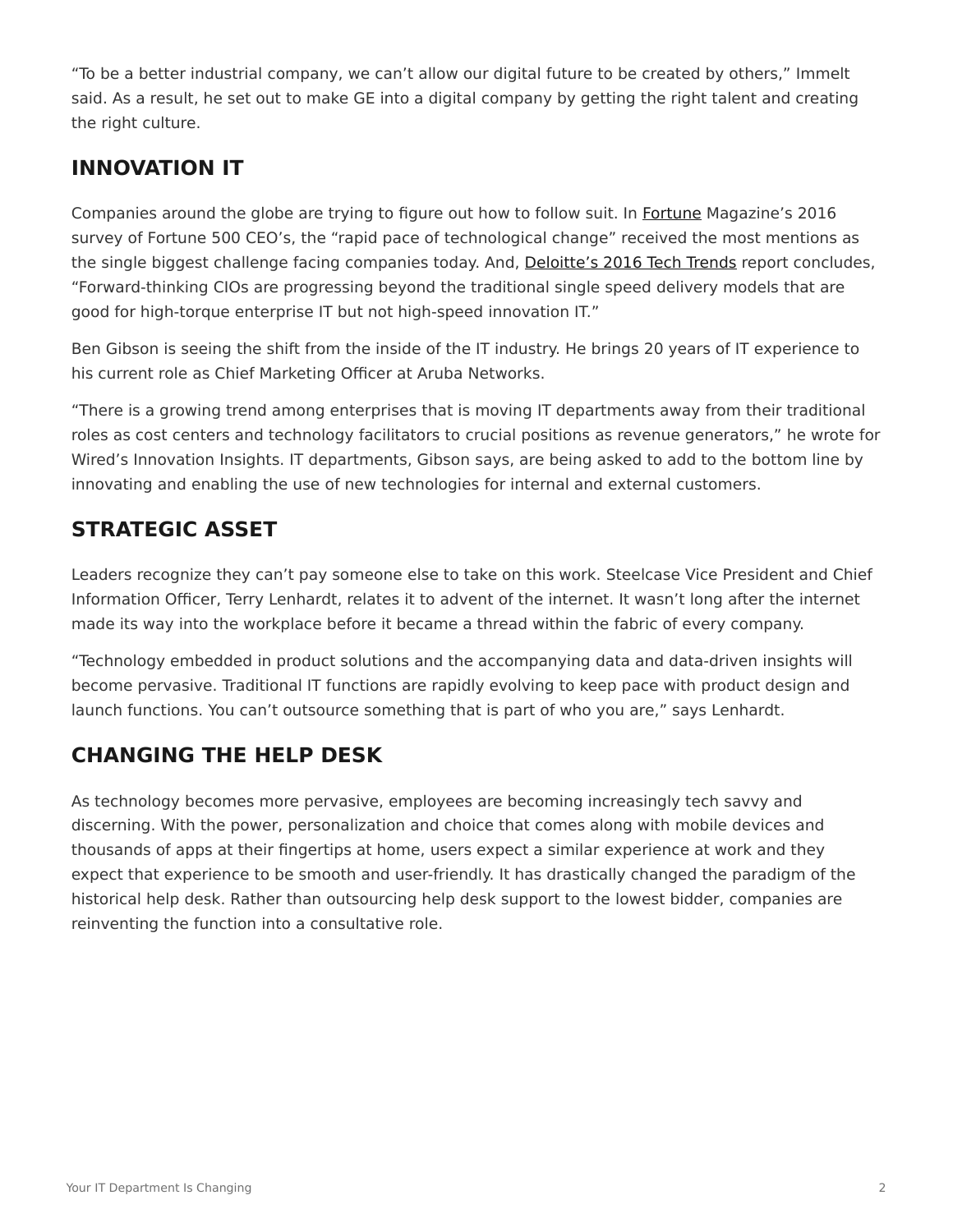#### **NEW IT TEAMS**

As a result, IT functions in companies all over the globe are quickly evolving. The new IT is about creating deeper partnerships with the business, increasing collaboration across groups and transforming the IT work experience that attracts and retains the latest generation of talent. It's adopting agile practices, encouraging curiosity and valuing short sprints in addition to long-term goals.

Lenhardt points to the softer skills becoming more important. These new jobs need more than good software engineers. They need people who can communicate, collaborate and empathize with an end user.

"It's our opinion that if you have a bad day with technology, you have a bad day at work," says Lenhardt.

All of this requires a new way of working and new questions leaders need to ask. Do I have the right people? Are they in the right environment? Are they supported by the right tools and the right leadership style? Are they adhering to the right processes? It's a lot to consider and solve for, but the advantages for those organizations that get it right are tremendous.



#### **[Rebecca Charbauski](https://www.steelcase.com/research/articles/author/rcharbausteelcase-com/) Senior Communications Specialist**

Rebecca, an Emmy-winning journalist, reports on global research impacting the places where people work, learn and heal. Over her career, Rebecca spent 17 years covering local and national news events on television and a variety of digital platforms. She directed a digital news group in Kansas City for three years before becoming news director in Grand Rapids, Michigan for more than five years. Prior to Steelcase, Rebecca worked with one of the four largest media groups in the United States to coordinate news coverage among 48 newsrooms from the east to west coast.

| +About Steelcase |  |
|------------------|--|
| +Customer Care   |  |
| +Legal Notices   |  |
| +Connect With Us |  |
| +Contact Us      |  |